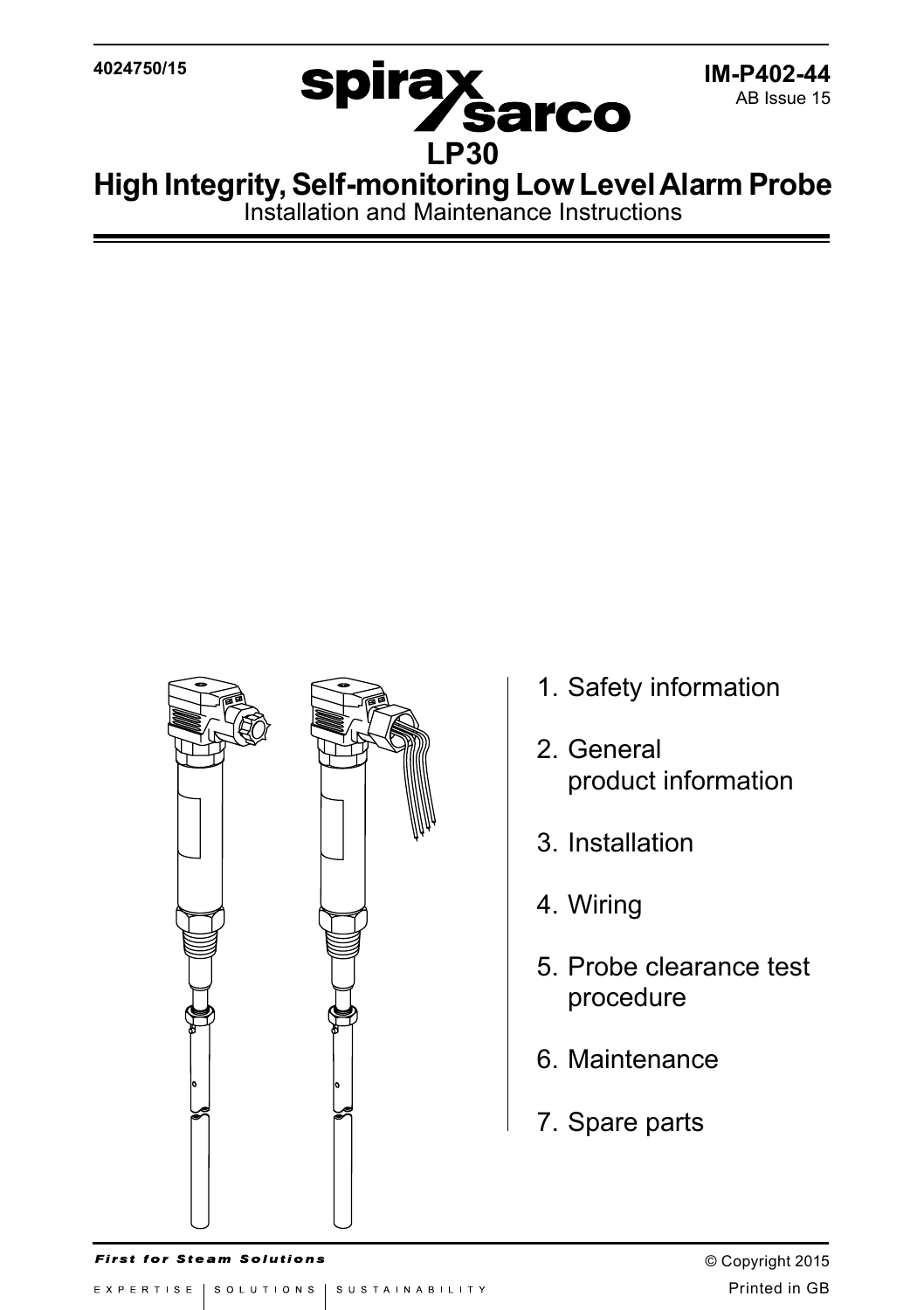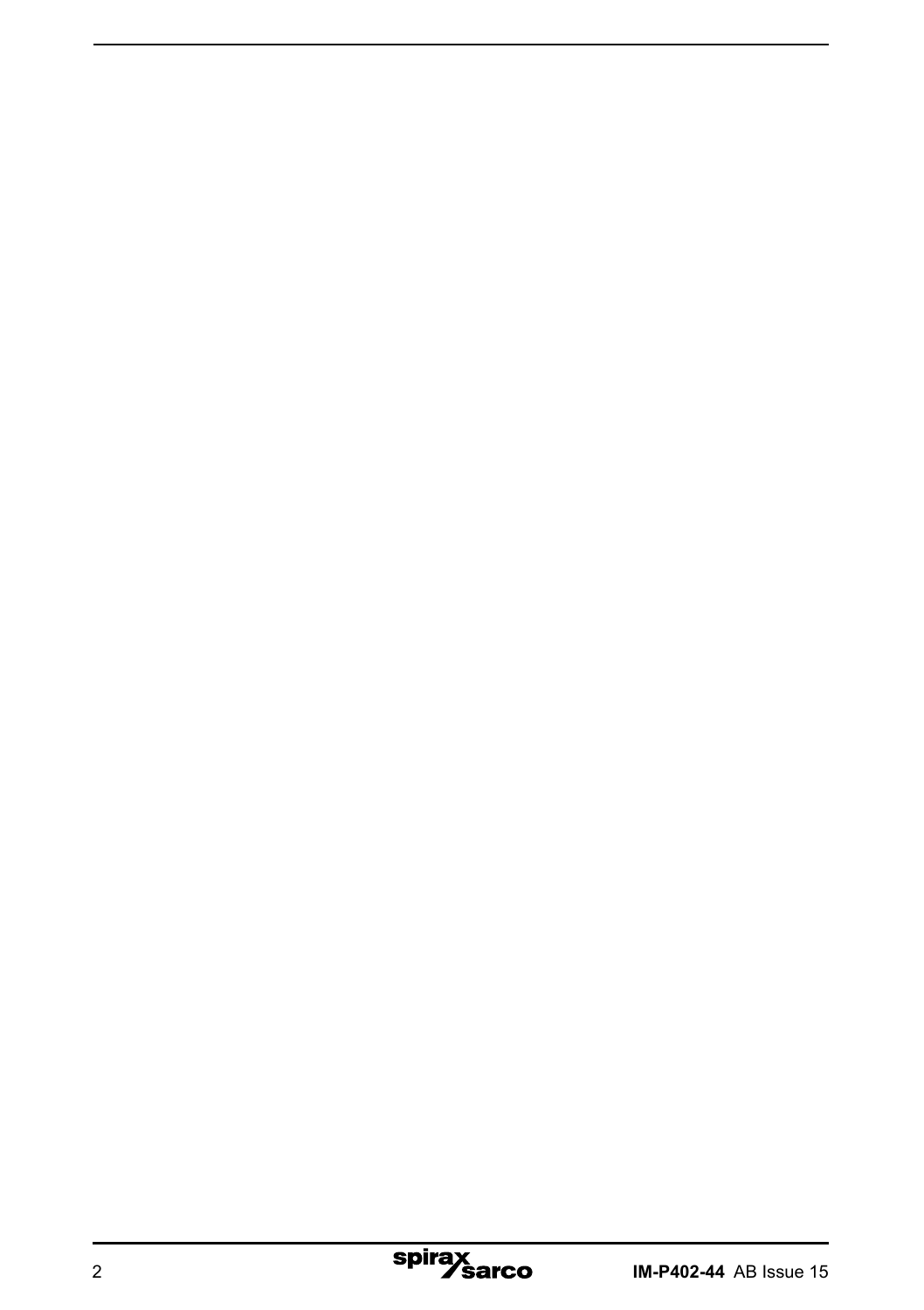# **1. Safety information**

**Your attention is drawn to any National or local regulations.**

**The product is designed and constructed to withstand the forces encountered during normal use. Use of the product for any other purpose, or failure to install the product in accordance with these Installation and Maintenance Instructions, could cause damage to the product and may cause injury or fatality to personnel.**

**The LP30 level probe and LC3050 level controller comply with the requirements of the European Pressure Equipment Directive 97/23/EC and carry the**  $\mathcal{K}$  **mark. They are classed as Safety Accessories and therefore fall within Category 4 of the Directive.** 

## **Warning**

**If this product is not used in the manner specified by this IMI, then the protection provided may be impaired.**

### **1.1 Intended use**

- **i) Check that the product is suitable for use with the intended fluid.**
- **ii) Check material suitability, pressure and temperature and their maximum and minimum values. If the maximum operating limits of the product are lower than those of the system in which it is being fitted, or if malfunction of the product could result in a dangerous overpressure or overtemperature occurrence, ensure a safety device is included in the system to prevent such over-limit situations.**
- **iii) Determine the correct installation situation and direction of fluid flow.**
- **iv) Spirax Sarco products are not intended to withstand external stresses that may be induced by any system to which they are fitted. It is the responsibility of the installer to consider these stresses and take adequate precautions to minimise them.**
- **v) Remove protection covers from all connections and protective film from all name-plates, where appropriate, before installation on steam or other high temperature applications.**

**Safe operation of these products can only be guaranteed if they are properly installed, commissioned, used and maintained by qualified personnel (see Section 1.11) in compliance with the operating instructions. General installation and safety instructions for pipeline and plant construction, as well as the proper use of tools and safety equipment must also be complied with.**

### **1.2 Access**

**Ensure safe access and if necessary a safe working platform (suitably guarded) before attempting to work on the product. Arrange suitable lifting gear if required.**

### **1.3 Lighting**

**Ensure adequate lighting, particularly where detailed or intricate work is required.**

### **1.4 Hazardous liquids or gases in the pipeline**

**Consider what is in the pipeline or what may have been in the pipeline at some previous time. Consider: flammable materials, substances hazardous to health, extremes of temperature.**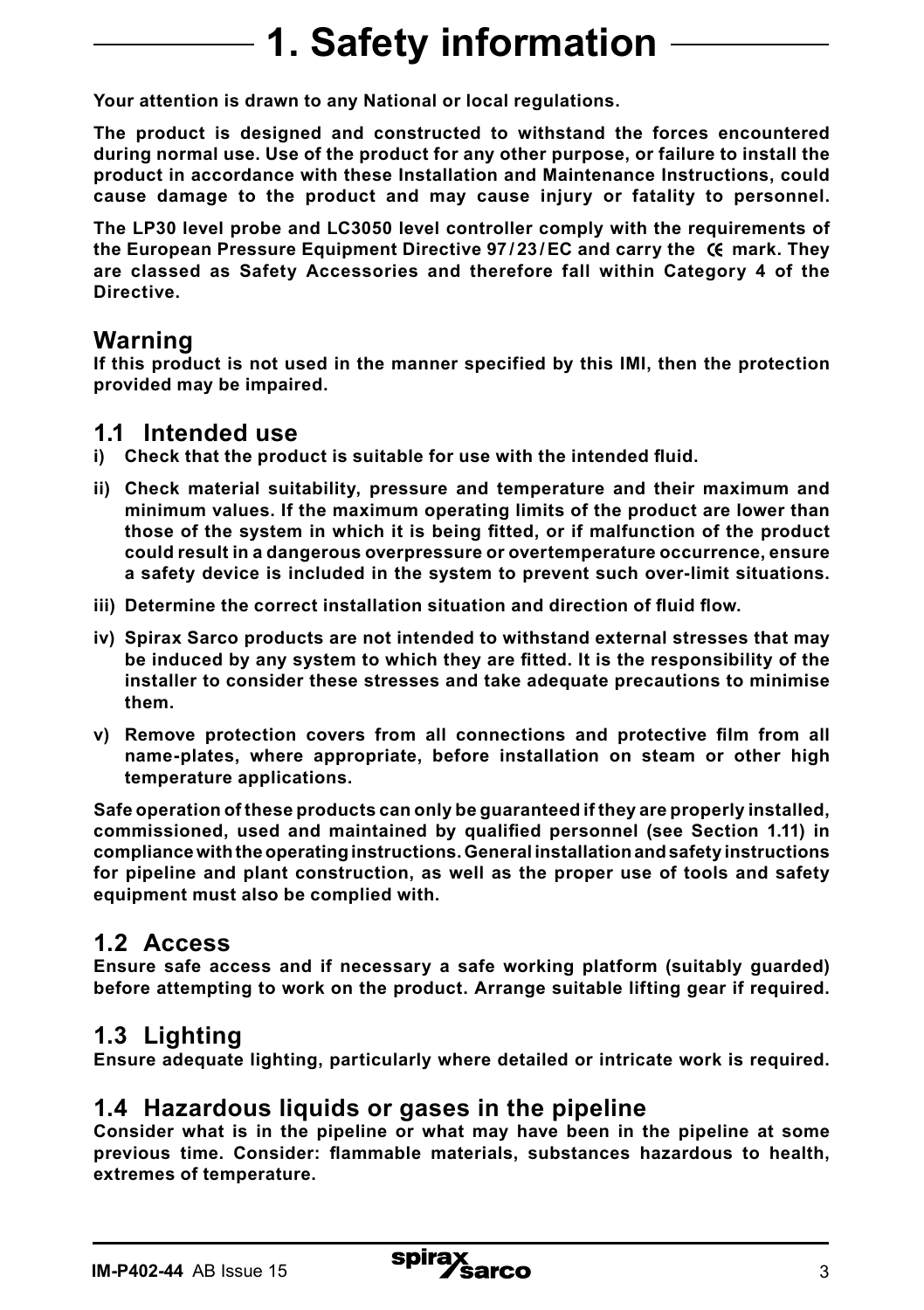# **1.5 Hazardous environment around the product**

**Consider: explosion risk areas, lack of oxygen (e.g. tanks, pits), dangerous gases, extremes of temperature, hot surfaces, fire hazard (e.g. during welding), excessive noise, moving machinery.**

# **1.6 The system**

**Consider the effect on the complete system of the work proposed. Will any proposed action (e.g. closing isolation valves, electrical isolation) put any other part of the system or any personnel at risk?** 

**Dangers might include isolation of vents or protective devices or the rendering ineffective of controls or alarms. Ensure isolation valves are turned on and off in a gradual way to avoid system shocks.**

## **1.7 Pressure systems**

**Ensure that any pressure is isolated and safely vented to atmospheric pressure. Consider double isolation (double block and bleed) and the locking or labelling of closed valves. Do not assume that the system has depressurised even when the pressure gauge indicates zero.**

### **1.8 Temperature**

**Allow time for temperature to normalise after isolation to avoid danger of burns.**

## **1.9 Tools and consumables**

**Before starting work ensure that you have suitable tools and / or consumables available. Use only genuine Spirax Sarco replacement parts.**

### **1.10 Protective clothing**

**Consider whether you and / or others in the vicinity require any protective clothing to protect against the hazards of, for example, chemicals, high / low temperature, radiation, noise, falling objects, and dangers to eyes and face.**

### **1.11 Permits to work**

**All work must be carried out or be supervised by a suitably competent person. Installation and operating personnel should be trained in the correct use of the product according to the Installation and Maintenance Instructions.**

**Where a formal 'permit to work' system is in force it must be complied with. Where there is no such system, it is recommended that a responsible person should know what work is going on and, where necessary, arrange to have an assistant whose primary responsibility is safety.**

**Post 'warning notices' if necessary.**

# **1.12 Handling**

**Manual handling of large and / or heavy products may present a risk of injury. Lifting, pushing, pulling, carrying or supporting a load by bodily force can cause injury particularly to the back. You are advised to assess the risks taking into account the task, the individual, the load and the working environment and use the appropriate handling method depending on the circumstances of the work being done.**

# **1.13 Residual hazards**

**In normal use the external surface of the product may be very hot. Many products are not self-draining. Take due care when dismantling or removing the product from an installation.**

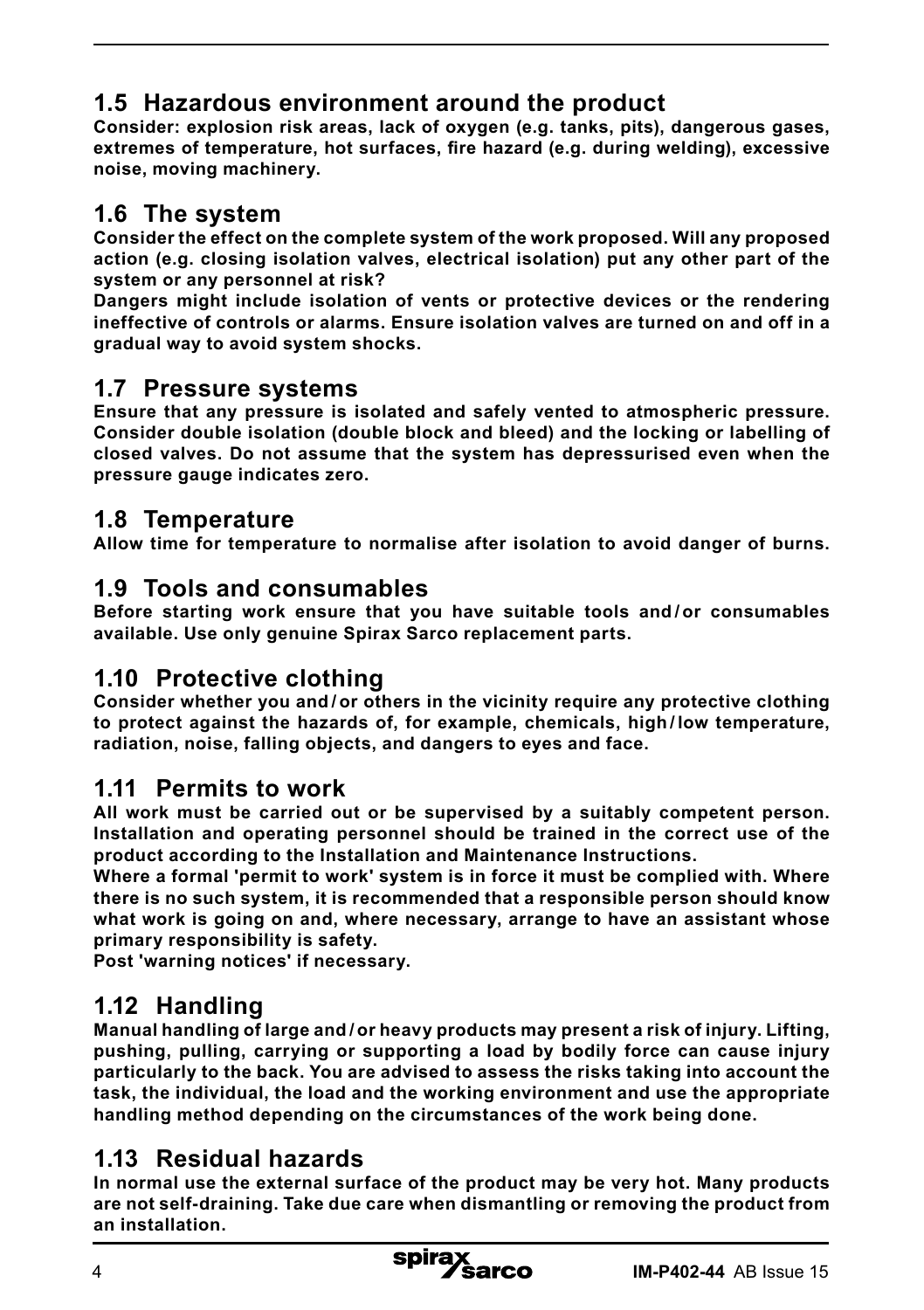# **1.14 Freezing**

**Provision must be made to protect products which are not self-draining against frost damage in environments where they may be exposed to temperatures below freezing point.**

# **1.15 Safety information - Product specific for level control and level limiting / alarm products in steam boilers**

**Products/ systems must be selected, installed, operated, and tested in accordance with:**

- **- Local or National standards and regulations.**
- **- Guidance Notes, (Health and Safety Executive BG01 and INDG436 in the UK).**
- **- The requirements of Approvals Authorities.**
- **- Boiler Insurance Bodies.**
- **- Boiler manufacturer's specifications.**

**The boiler must be depressurised and vented to atmosphere before installation of the probe.**

**Two independent low water limiting / alarm systems must be installed on steam boilers. Level probes must be installed in separate protection tubes / chambers, with sufficient clearance between the tips, and earth.** 

**Each probe must be connected to an independent controller. The alarm relays must isolate the boiler heat supply at low alarm status.**

**A high water alarm may be part of the water level control, or a separate system. An independent high water alarm system must be fitted if it is considered a safety requirement. In this case, the relays must simultaneously isolate the feedwater supply and the boiler heat supply at high alarm status. All boiler water limiters /alarms require regular functional testing.** 

**Under certain circumstances the water level in a boiler can be different to that shown in the gauge glass.**

**Separate literature is available from Spirax Sarco on this subject.**

**Do not install the probe outdoors without additional weather protection.**

**Drain / vent holes must be kept clear - do not cover.**

**A suitable water treatment regime must be used to ensure continuous safe and correct operation of the control and limiter systems. Consult the above authorities and a competent water treatment company.**

### **1.16 Disposal**

**Unless otherwise stated in the Installation and Maintenance Instructions, this product is recyclable and no ecological hazard is anticipated with its disposal providing due care is taken.**

### **1.17 Returning products**

**Customers and stockists are reminded that under EC Health, Safety and Environment Law, when returning products to Spirax Sarco they must provide information on any hazards and the precautions to be taken due to contamination residues or mechanical damage which may present a health, safety or environmental risk. This information must be provided in writing including Health and Safety data sheets relating to any substances identified as hazardous or potentially hazardous.**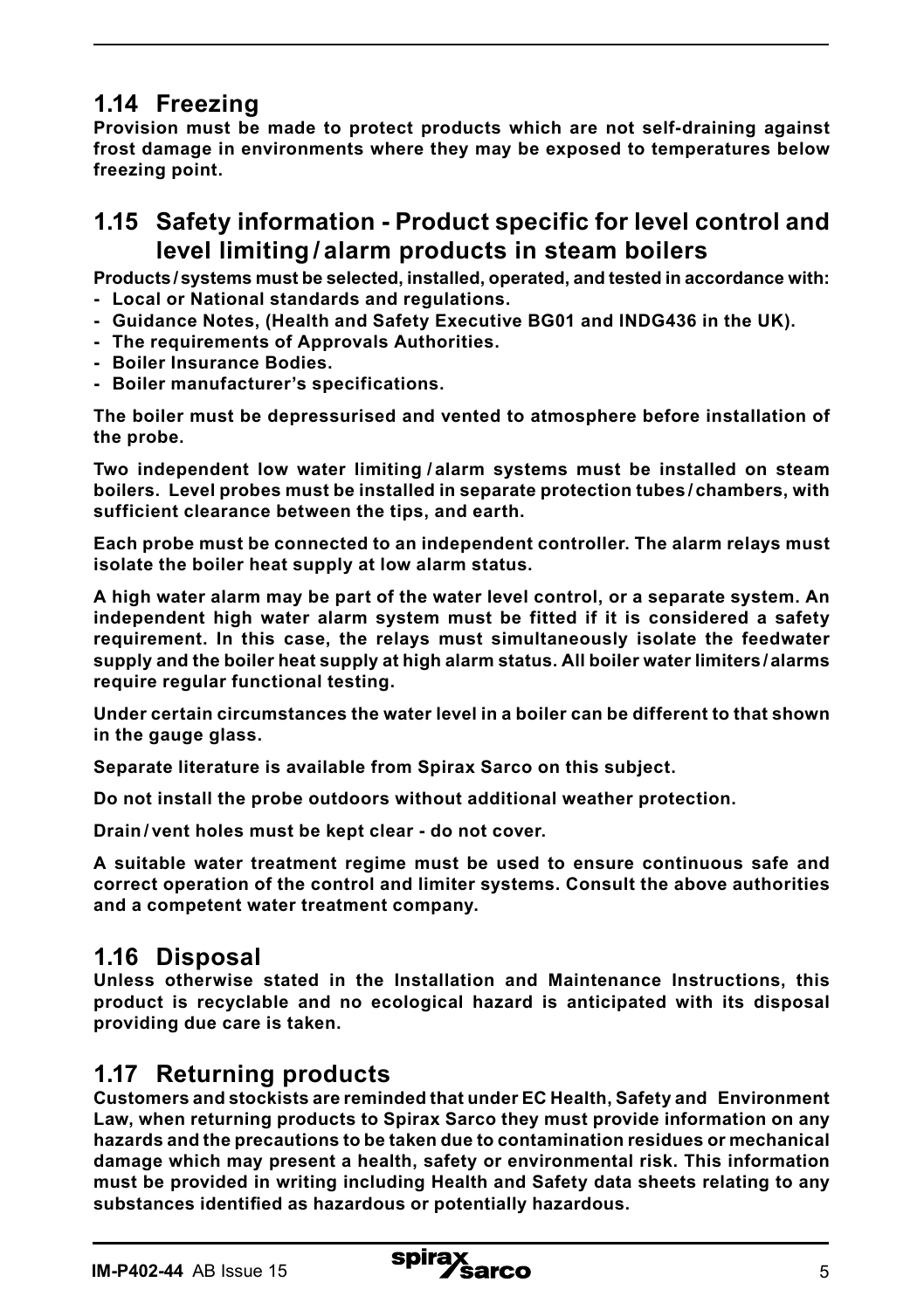# **2. General product information**

# **2.1 General description**

The Spirax Sarco LP30 level probe is used with the Spirax Sarco LC3050 level controller to provide a high integrity, self-monitoring low level alarm signal, usually in a steam boiler. It consists of a probe body with a removable cable socket, and a separate screw-on probe tip. The tip is retained with a roll pin, and held in place with a lock-nut. Two level probes and controllers are normally installed on each boiler to provide two independent low alarms. In many countries this provides first low alarm and second low alarm. The probe is suitable for boiler pressures of up to 32 bar g (464 psi g).

## **2.2 Available tip lengths mm (inches)**

500 (19.7), 1000 (39.4) and 1500 (59).

# **2.3 Pressure / temperature limits**

| Nominal pressure rating                                 | <b>PN40</b>     |                        |
|---------------------------------------------------------|-----------------|------------------------|
| Maximum boiler pressure                                 | 32 bar q        | $(464 \text{ psi } q)$ |
| Maximum operating temperature                           | $239^{\circ}$ C | $(462^{\circ}F)$       |
| Maximum ambient temperature                             | 70°C            | (158°F)                |
| Designed for a maximum cold hydraulic test pressure of: | 60 bar q        | $(870 \text{ psi g})$  |

# **2.4 Technical data**

| Maximum probe cable length | metres<br>וור |  |
|----------------------------|---------------|--|
|                            |               |  |

# **2.5 How the LP30 works**

The probe has a level sensing tip (probe tip) and a comparator tip. The earth return path is via the body connection.

Under normal operating conditions, the probe tip is immersed, and the resistance to earth is low. When the water level drops below the probe tip the resistance to earth becomes high, causing the controller to give a low level alarm signal.

The comparator tip compensates for any leakage to earth caused by scale, dirt, or internal moisture, ensuring a low water alarm signal even under adverse conditions.

A DIN 43650 cable socket is supplied with each unit and is provided with a Pg 11 cable gland, or, for the UL/FM version, a **½**" NPT conduit thread adaptor with four flying leads.

**WARNING: It is essential that the probe tip does not touch any part of the boiler. Standards require that the tip is at least 14 mm ( ") from the protection tube, and this must be checked when the probe is installed. See Section 5, 'Probe clearance test procedure'.**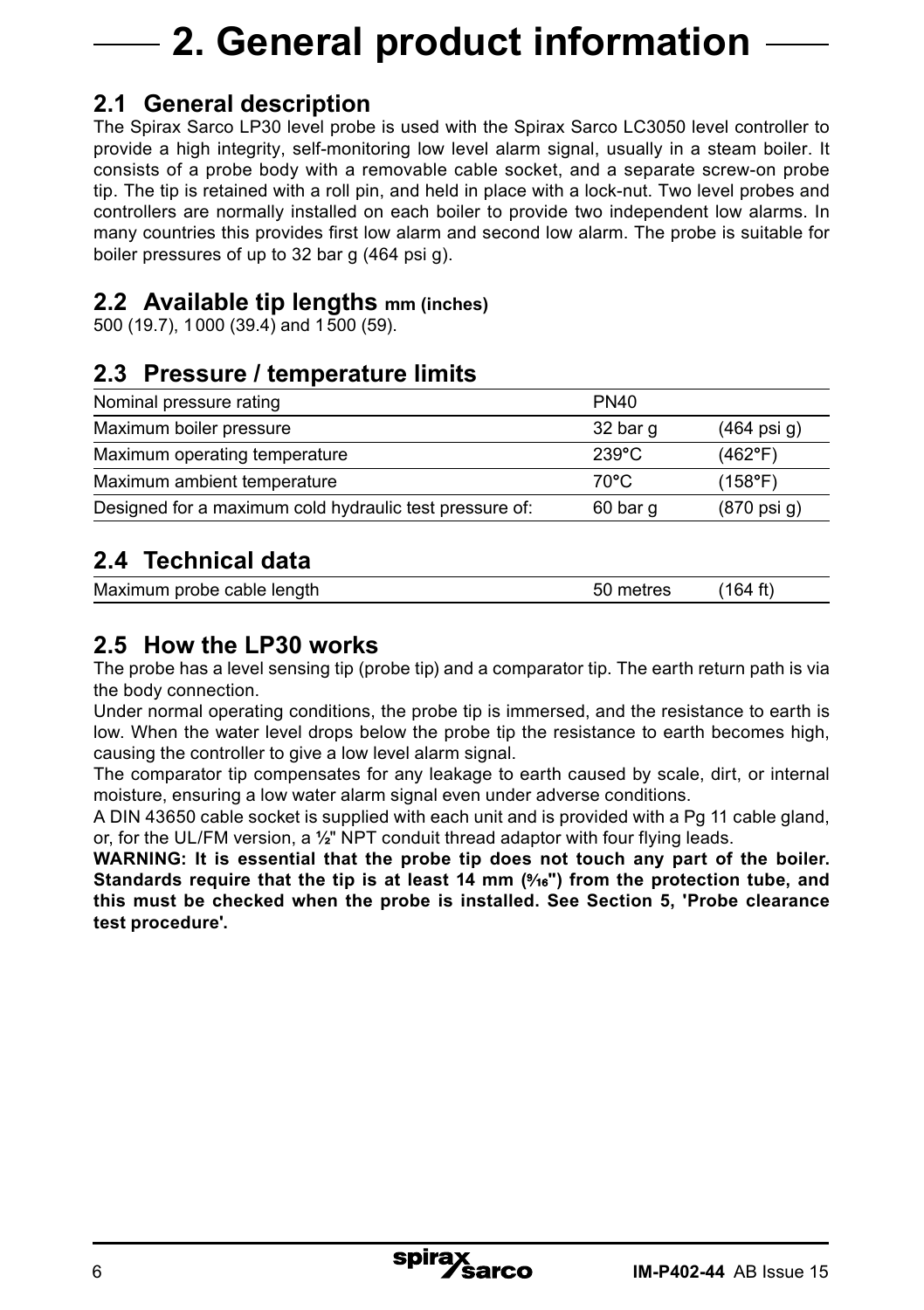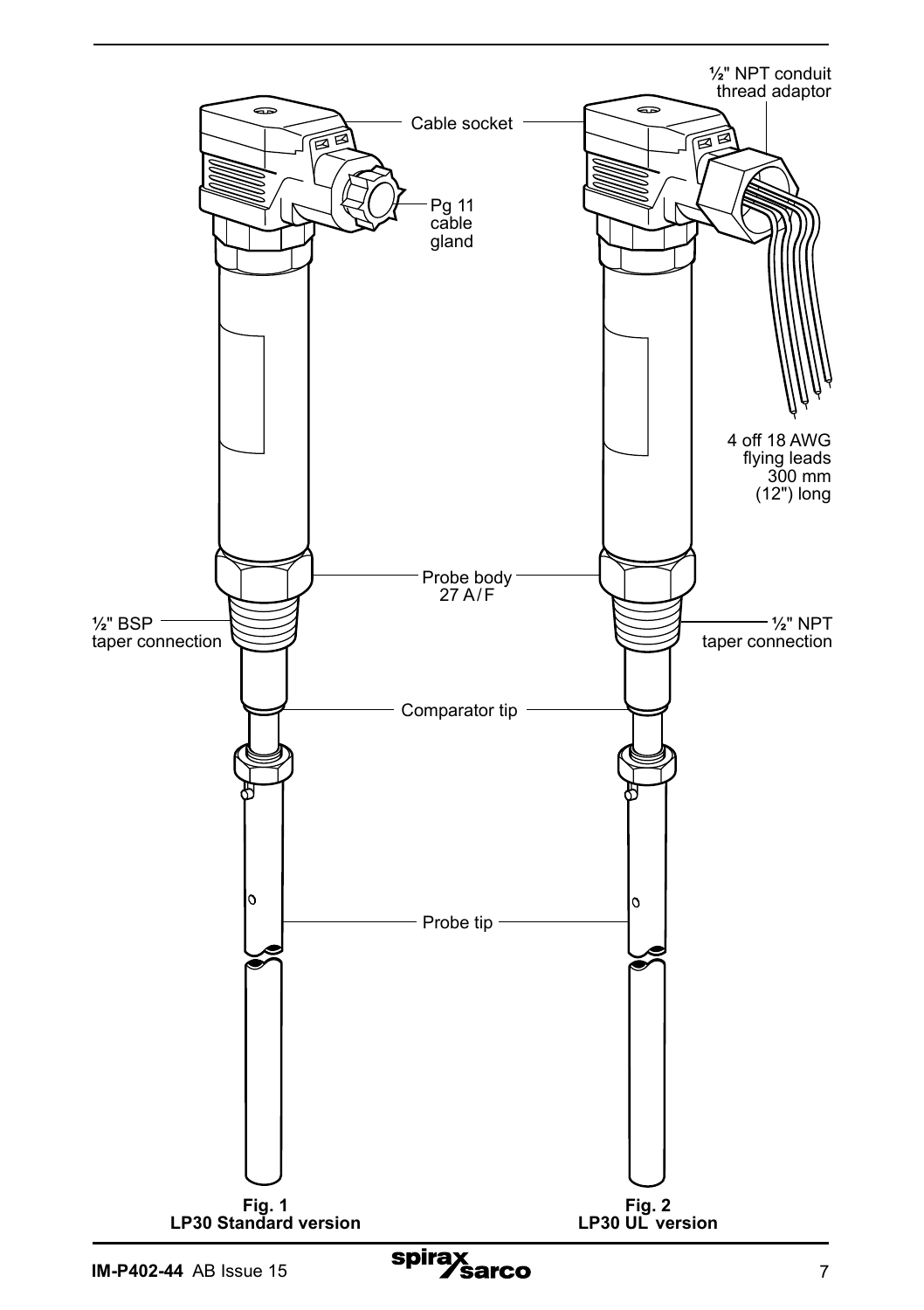# **3. Installation**

#### **Before proceeding with any installation or maintenance read Section 1, 'Safety information'.**

When the probe is to be installed in the boiler, ensure it is positioned at least 1 metre (39") from any safety valve or steam take-off, as increased localised water levels may occur.

# **3.1 Deciding on the low alarm levels**

In most shell boilers the water will 'swell' when it is firing, such that the actual water level will be higher than the level shown in the gauge glass. In practice this can be up to 50 mm (2") in very large boilers reducing to about 10 mm  $($ %") in smaller ones. We recommend, therefore, that the second low level alarm should be well above the bottom of the gauge glass when the boiler is cold, as this will reduce when the boiler is firing. The first low level alarm may be 20 mm (**¾**") above second low level alarm (see Figure 3). Wherever possible the boiler manufacturer should be consulted for advice on the working and alarm water levels.





### **3.2 Protection tube**

The probe must be installed in a protection tube when used as a low level alarm in a steam boiler. The protection tube provides a relatively steady water level, shielding the probe from the turbulence in the boiler. Two separate protection tubes must be provided, one for the first low level alarm and one for the second low level alarm. A typical protection tube is shown in Figure 4. Dimensions and construction may be varied to suit the application, but a tube of at least 80 mm (3") diameter is recommended.

Flange lagging is recommended, particularly on larger boilers or boilers with a working pressure over 10 bar g (145 psi g). Do not lag the probe.

### **Do not cover the vent or drain holes on the body.**

**Note:** When making flanged or screwed joints, ensure that excess jointing compound does not enter the boiler.

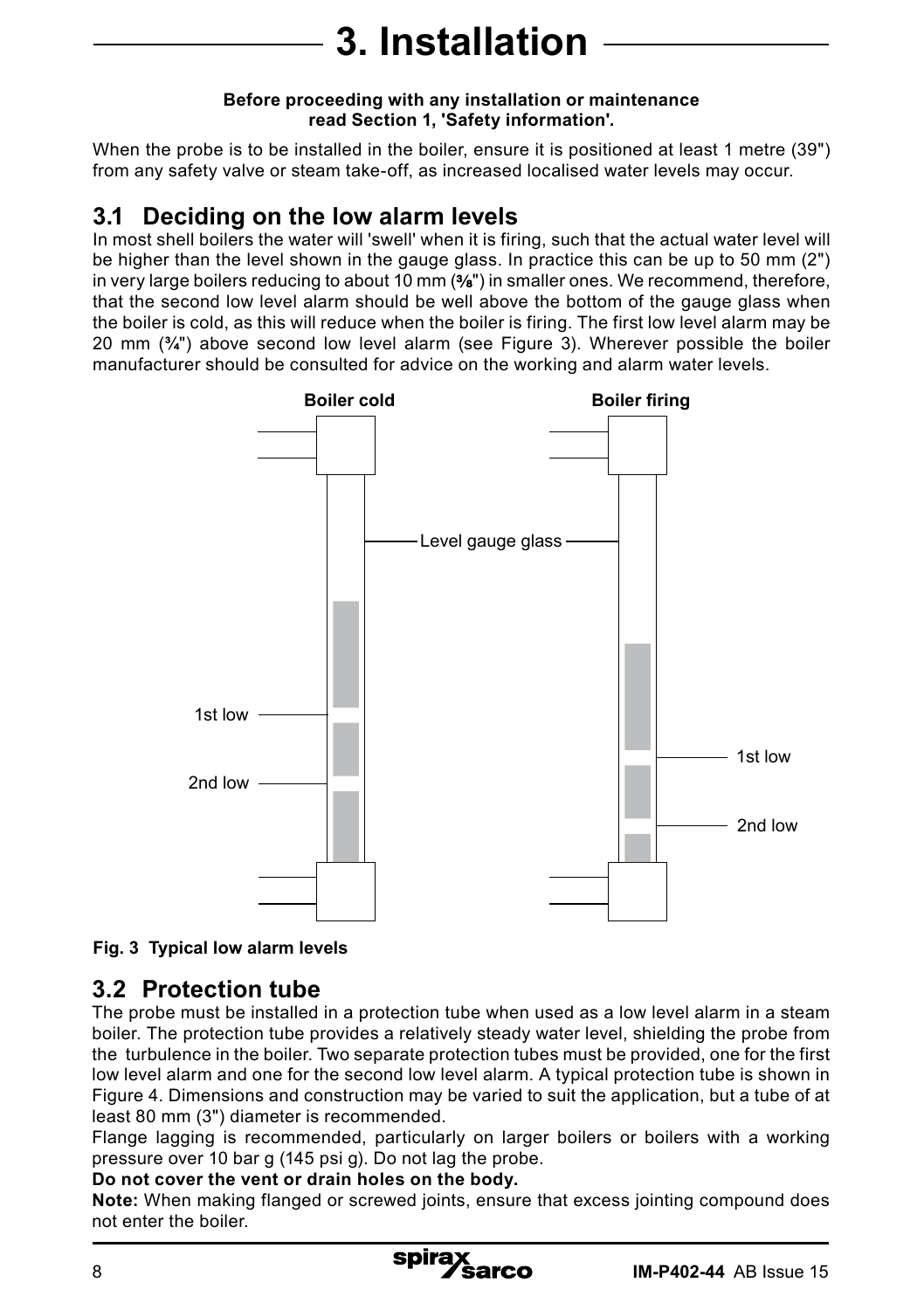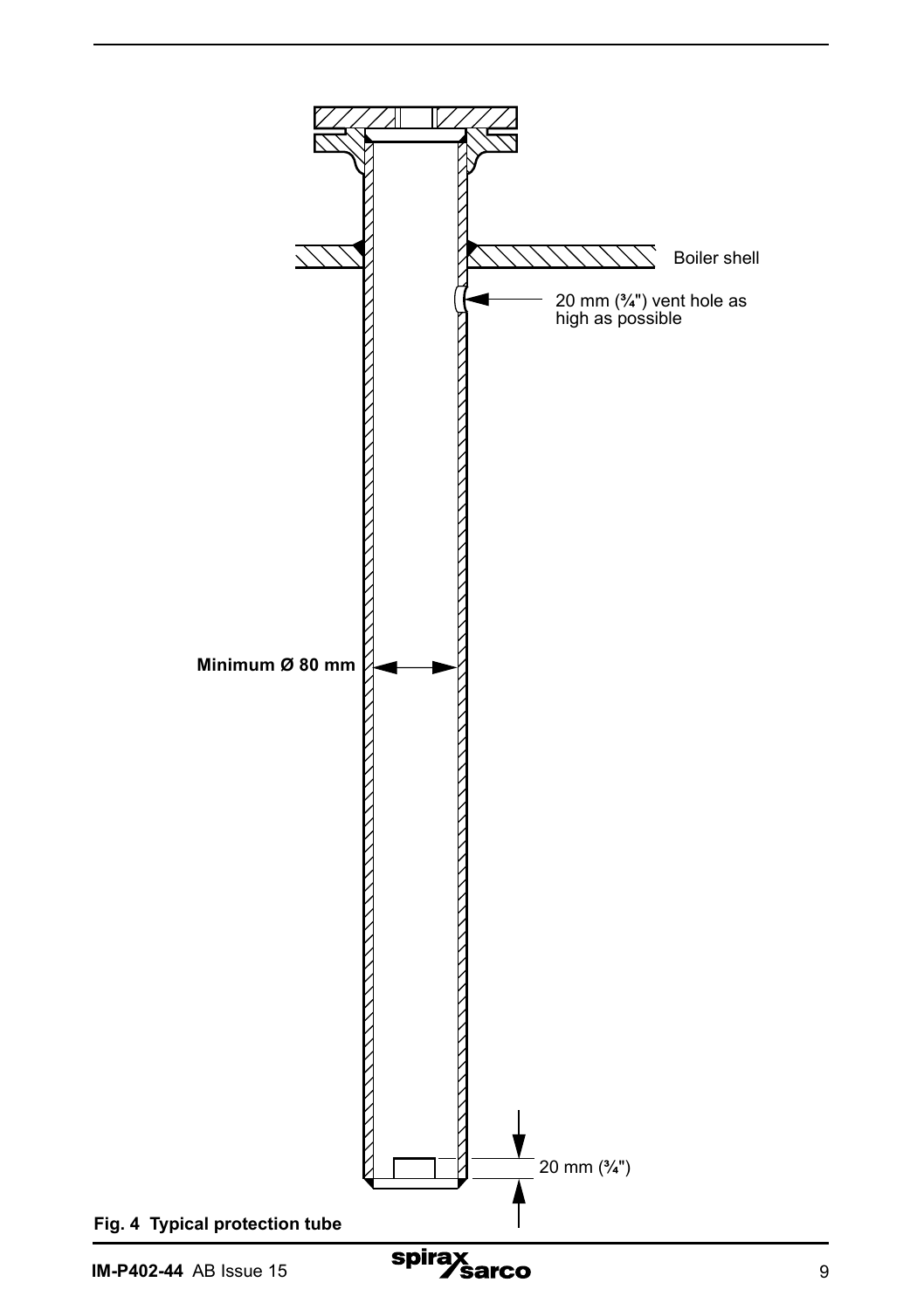# **3.3 Cutting the probe tip**

The probe is normally installed vertically, but for probe tip lengths of up to 500 mm (20") it may be inclined by up to 45**°** from the vertical. The low alarm switching level is at the extreme end of the probe tip, which is cut to length to give the required alarm level.

#### **LP30 probe tips are retained by a thread, pin and lock-nut:**

- **-** Earlier probes were retained by two pins only.
- **-** A compatable tip is available to special order.

For existing installations, it is important to check which type of connection is used before cutting the probe tip to length.

### **3.3.1 Procedure for cutting the tip:**

- **-** Screw the lock-nut onto the probe fully, but do not tighten it at this stage.
- **-** Use an M6 spanner on the flats of the probe tip connector to prevent it rotating.

#### **WARNING: If the threaded end of the connector is allowed to rotate in the probe body, the internal wiring will be damaged.**

- **-** Screw the probe tip onto the probe until the hole in the probe lines up with the bottom of the slot in the probe tip (see Figure 5).
- **-** Support the assembly and tap in the retaining pin until an equal length protrudes from each side of the probe tip.
- **-** Tighten the lock-nut onto the probe tip (5-7 N m, 4-5 lbf ft).
- **-** Ensure the boiler water is at the required low alarm level.
- **-** Mark a line down the length of the probe tip using a water-soluble felt pen.
- **-** Temporarily fit the probe and tip to the boiler (**½**" BSP taper for standard LP30 and **½**" NPT for UL/FM versions), hand tight, without using PTFE tape.
- **-** Remove the probe and note the point at which the ink is dissolved by the water.
- **-** Use a fine hacksaw to cut the probe tip to this length (see Figure 6).
- **-** De-burr tip.
- **-** Carry out the probe clearance test procedure (see Section 5, 'Probe clearance test procedure') and record the results.

**Note:** A chart is provided for recording this data.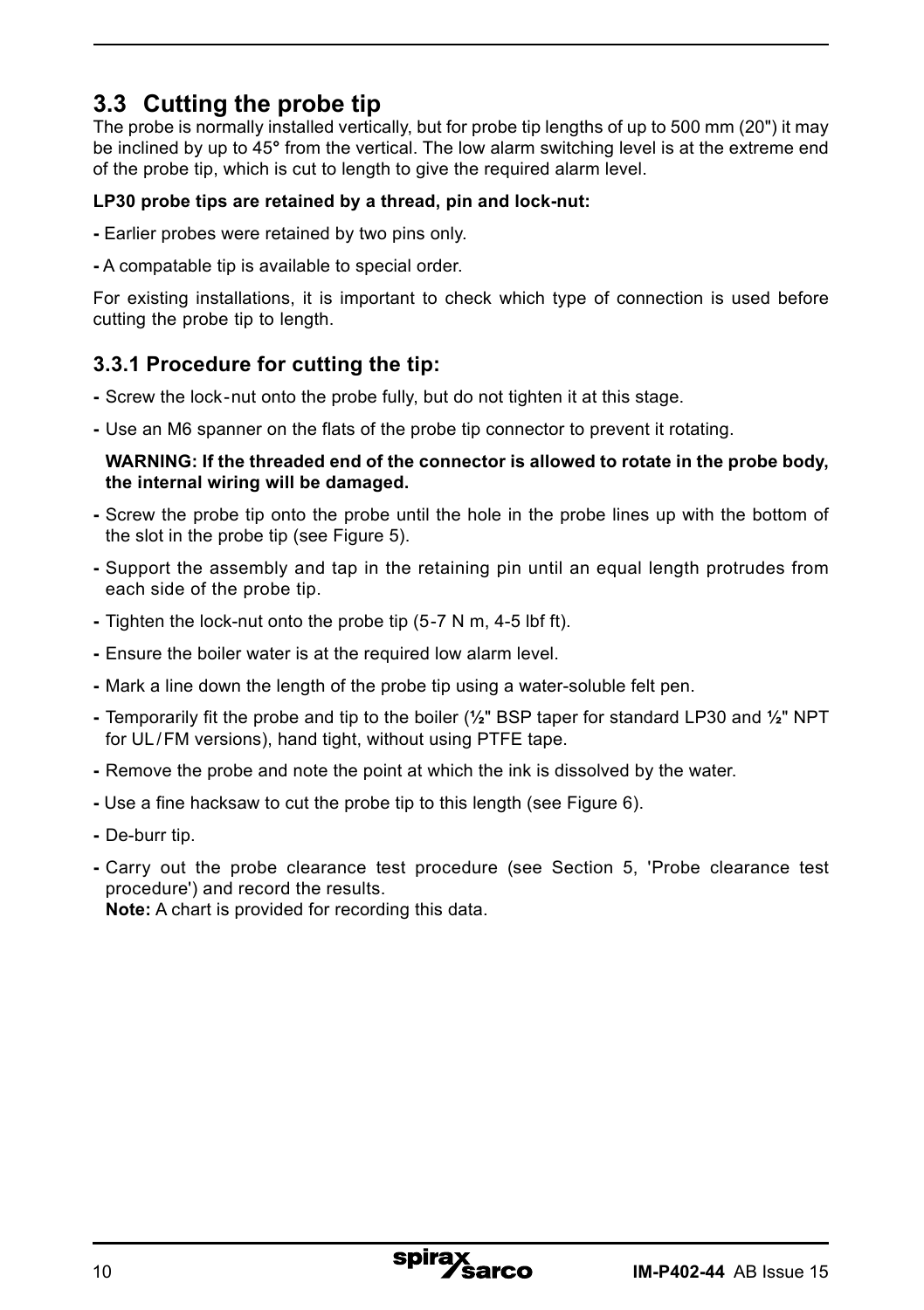

### **3.3.2 Install the probe as follows:**

- **-** Ensure both male and female threads are in good condition.
- **-** Use up to three turns (no more) of PTFE thread sealing tape on the probe thread. **WARNINGS: Do not use excessive tape. Do not use paste type jointing compound.**
- **-** Fit and tighten the probe by hand initially.
- **-** Use a suitable spanner to tighten the probe. Under no circumstances use a pipe wrench.
- **-** Due to the nature of a taper/parallel joint it is not possible to recommend tightening torque figures.
- **-** Do not overtighten there should always be visible thread on the probe.
- **- Note:** The probe thread will not 'bottom out' (i.e. probe body hexagon contacts the face of the female screwed connection), unless there is excessive wear or an out-of-tolerance female thread, in which case it will be necessary to replace or re-work the flange or connection.

### **3.3.3 Subsequent removal and refitting:**

### **WARNING: Ensure boiler or vessel is depressurised and vented to atmosphere before attempting to unscrew or remove the probe.**

- **-** Always use the correct size spanner not a pipe wrench.
- **-** Inspect male and female threads for signs of damage, which may have occurred through overtightening, leading to torn threads or even localised cold welding (galling /picking up).
- **-** If damage has occurred replace the probe.

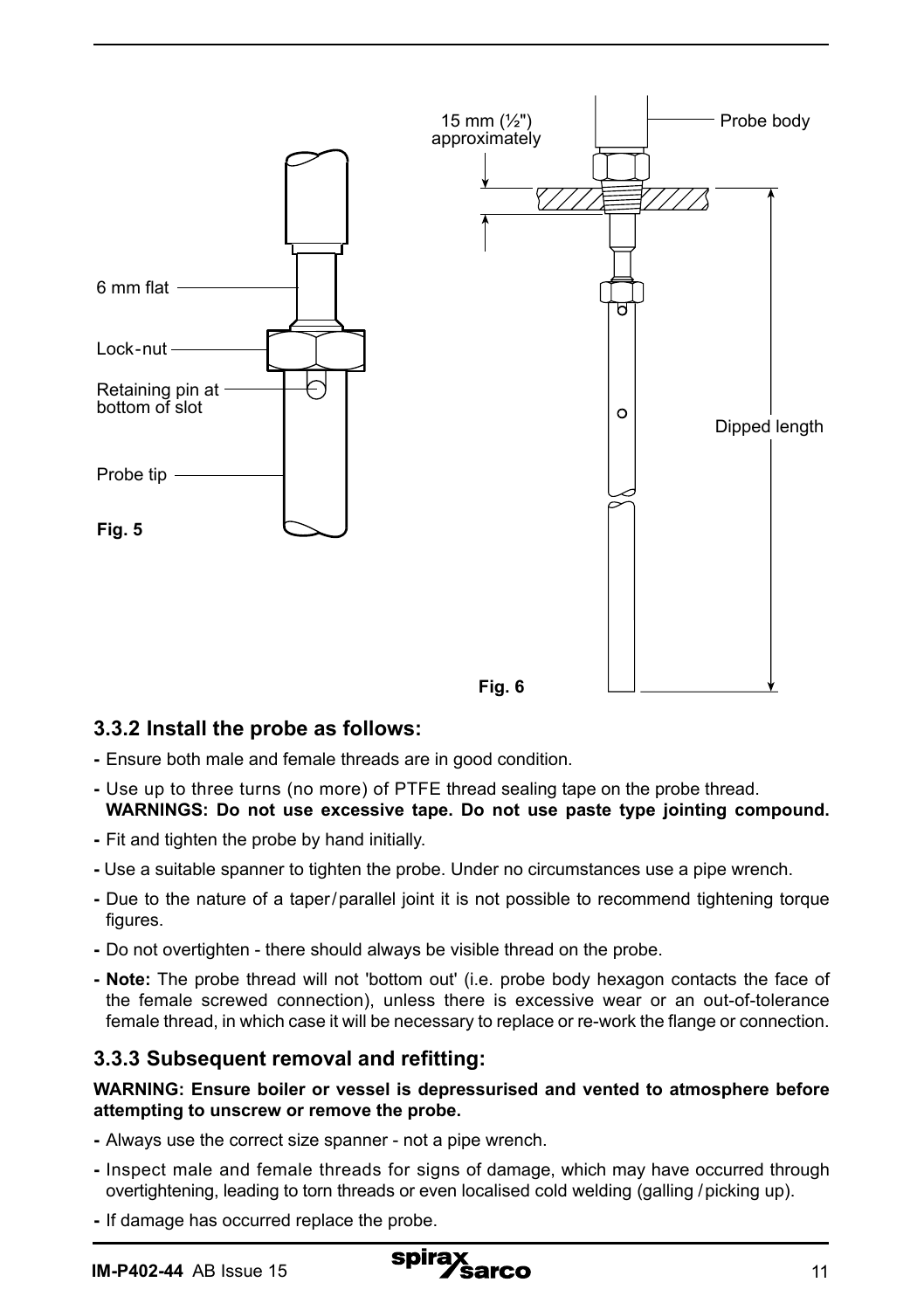

Refer to the relevant controller documentation/wiring diagram for full information, including screen connection details.

Cabling should be installed in accordance with BS 6739 - Instrumentation in Process Control Systems: Installation design and practice or local equivalent. For US and Canadian installations the probe must be wired in accordance with the National and Local Electrical code (NEC) or the Canadian Electrical code (CEC). Wiring should be carried out using 4 core, 1 mm**²** (18-16 AWG), high temperature screened cable, with a maximum length of 50 metres (165 ft). Pirelli FP 200 or Delta Crompton Firetuf OHLS are two suitable types for the standard LP30. For the UL/FM version, Class 1 screened cable with a suitable temperature rating (75**°**C/167**°**F minimum) must be used to connect the terminal box to the controller.

Ensure that sufficient cable length is provided to allow removal of the cable socket and to ensure that no strain is placed on the unit.

To unplug the cable socket, remove the central screw.

**Note: To provide environmental protection the probe is supplied with a gasket between the cable socket and the probe connector. To maintain environmental integrity, ensure the gasket is always present when reconnecting cable socket and that all contact surfaces are clean and undamaged.**

To gain access to the connector block within the cable socket, remove the central screw and withdraw the hinged cover.

**The connector block on the standard LP30 maybe rotated in 90° steps to facilitate wiring:**

**-** Remove the retaining screw and withdraw socket.

**-** Remove connector block and reposition as required.

**Note: It is not possible to rotate the connector block on the UL/FM version.**



**Yellow** Earth



#### **UL / FM version**

The socket is supplied with four 18 AWG, 300 mm (12") long colour coded flying leads. These are to be cut to length and connected to a suitable metal terminal box. A length of flexible metal conduit is required between the probe and the terminal box to provide environmental protection and easy electrical connection. The cable socket is provided with a **½**" NPT conduit adaptor for this purpose.

#### **WARNING:**

**The flying leads supplied with the probe are rated to 221°F (105°C). This temperature rating must not be exceeded.** 

**The flexible conduit and terminal box are not to incorporate any other control wiring as this may damage or reduce the performance of the product.** 

**It is not possible to rotate the cable socket in 90° steps, as with the non-listed LP30. To do so may damage the internal wiring.** 

**Ensure that any condensation which might build up in the conduit network is prevented from accumulating in the probe cable connector and terminal box.** 

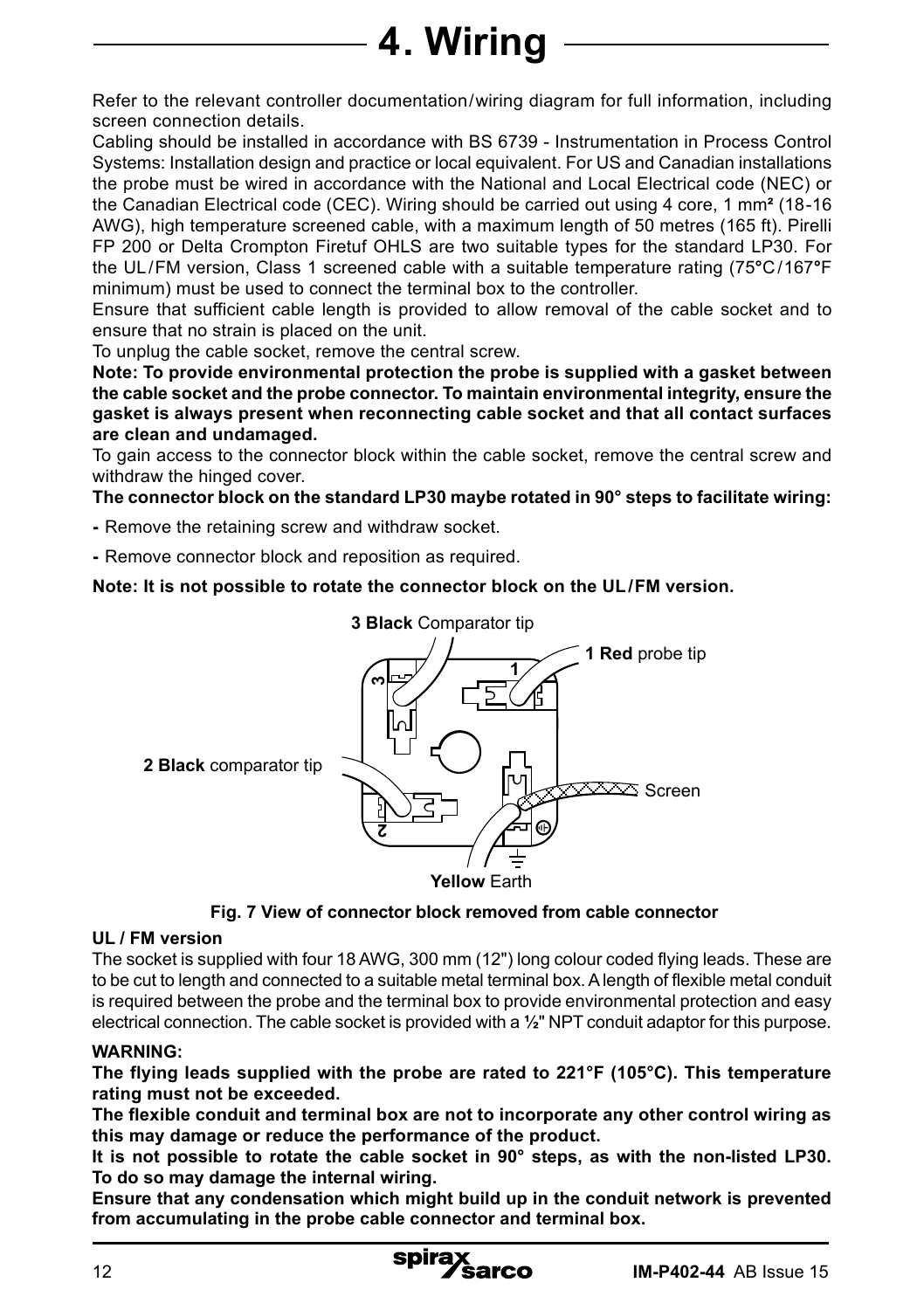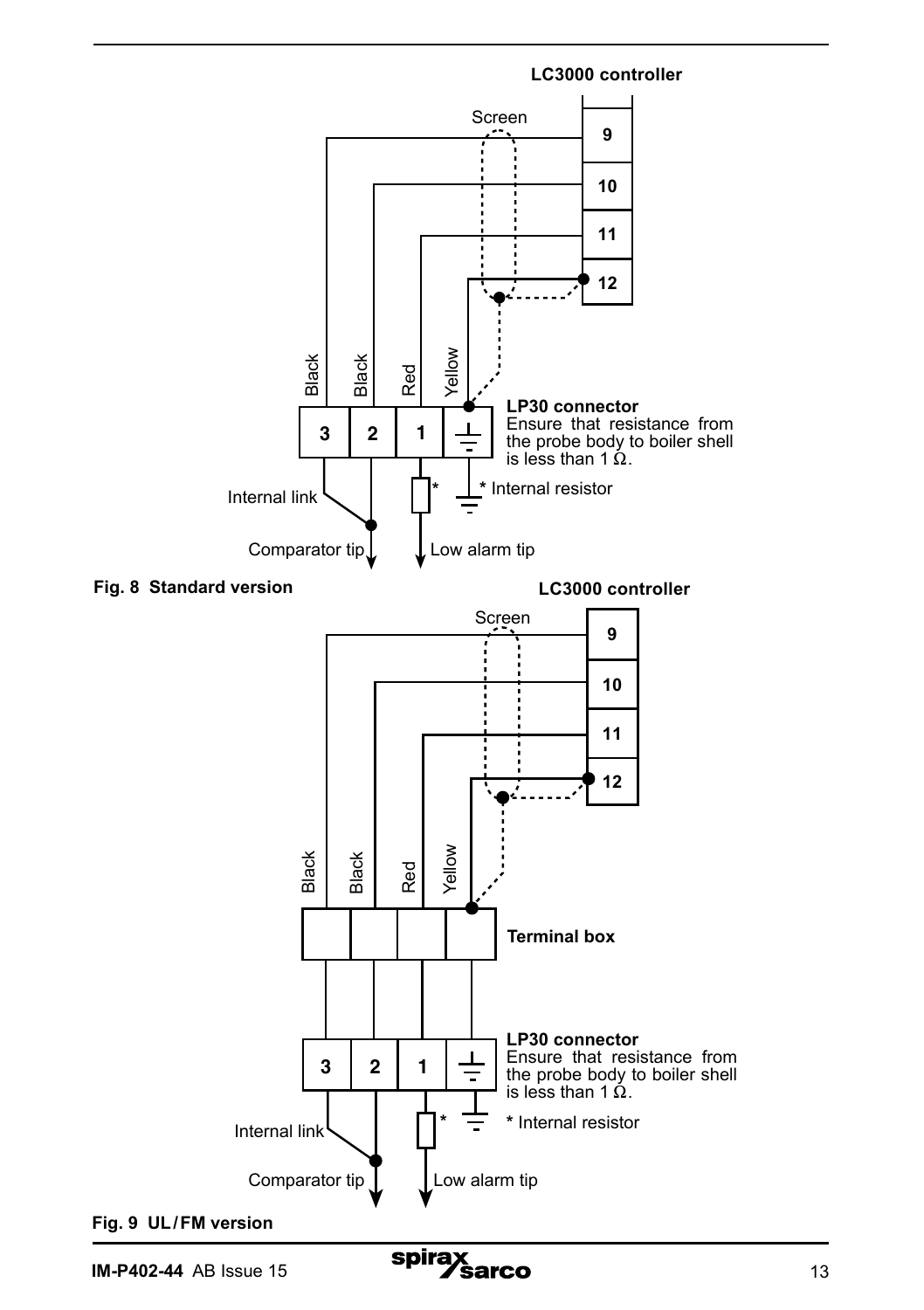

**Fig. 10 Standard version**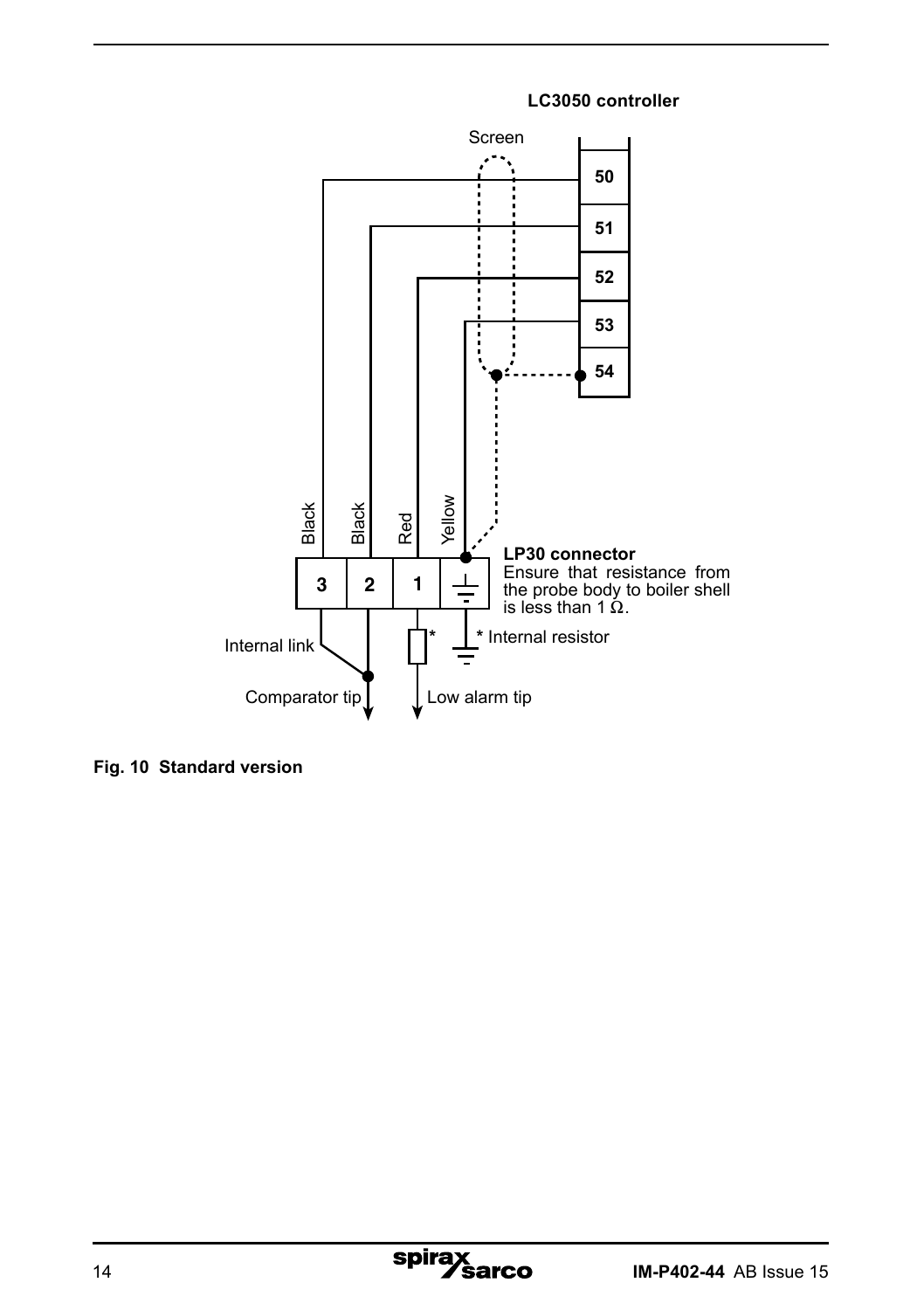

**Fig. 11 UL/FM version**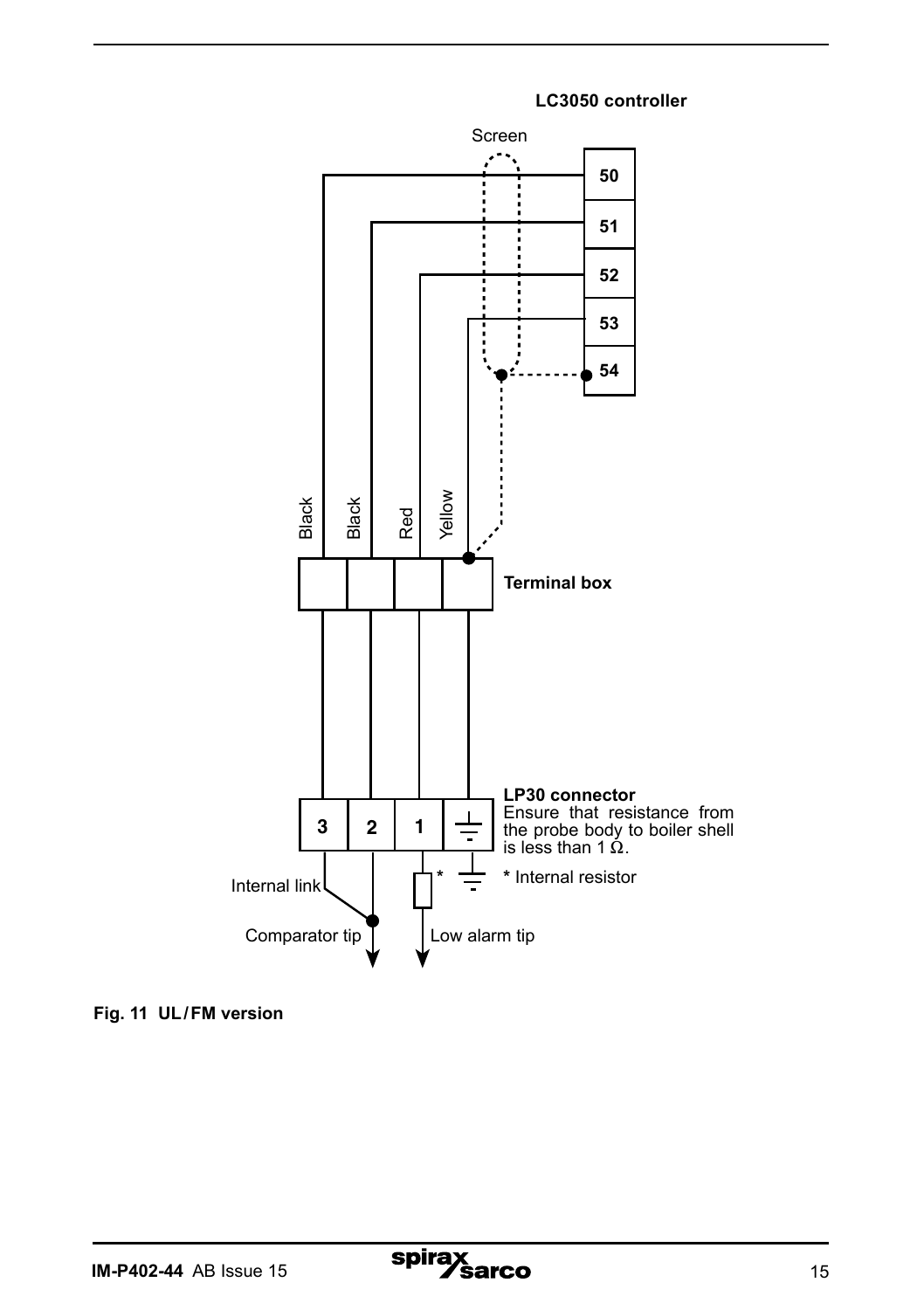# **5. Probe clearance test procedure**

# **5.1 Introduction**

To ensure safe, correct operation of the system, it is essential that the probe tip does not touch any part of the boiler or protection tube. Standards require that the probe tip has at least 14 mm  $(%e")$  clearance.

This test confirms that the LP30 probe is installed correctly. The test must be done on initial installation, and each time the probe is removed from the boiler, e.g. for annual inspection. A pair of 'checking wires' are used in conjunction with an Insulation Resistance Tester (meter) to test if there is less than 14 mm  $(\frac{9}{16})$  radial clearance from the tip end. This is indicated by a 'short circuit' (i.e. a reading less than infinity).

When correctly carried out, the test will ensure that the final probe tip position is at least 14 mm  $( %<sub>16</sub>")$  from the protection tube. See Figure 12.



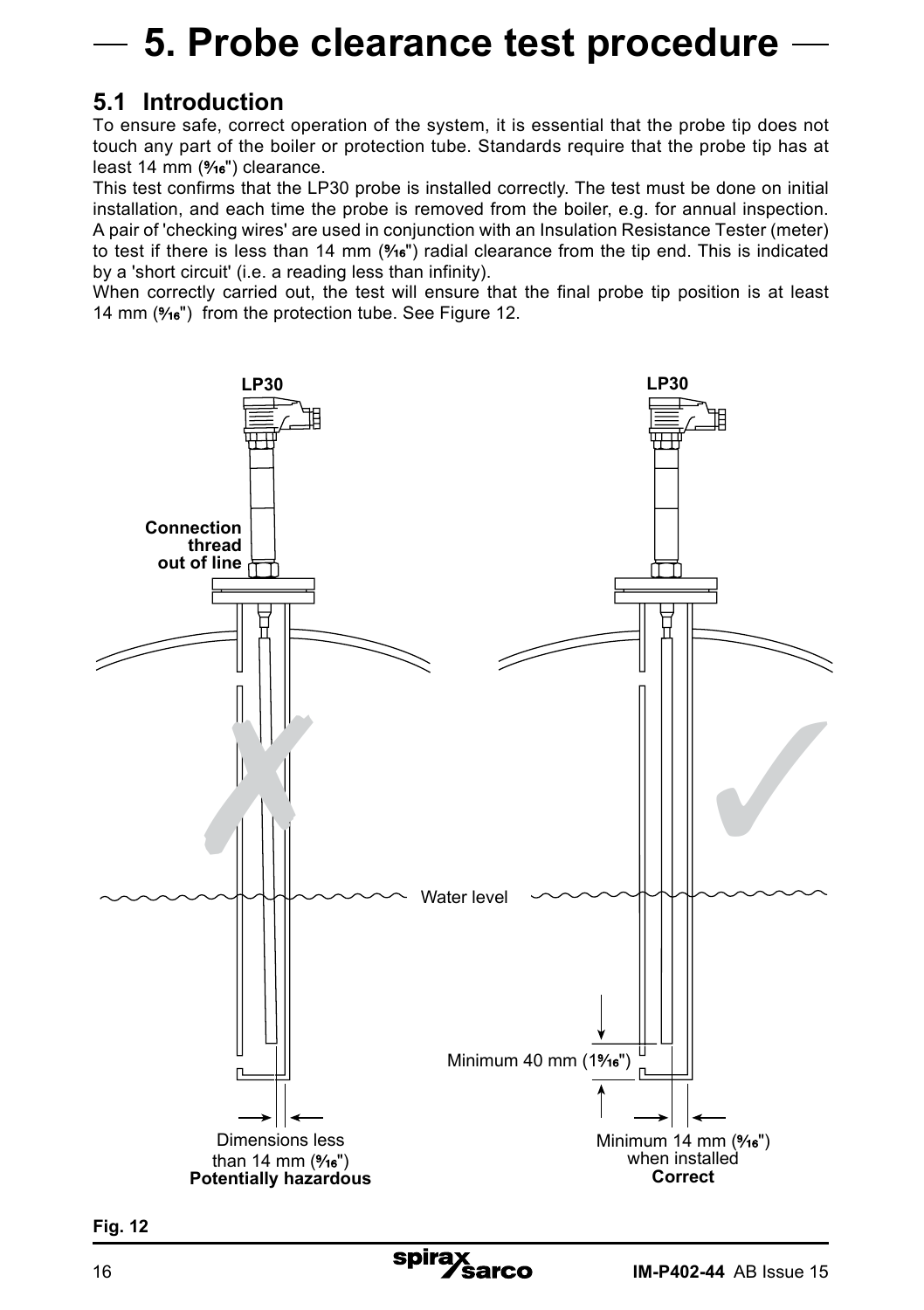## **5.2 Test method**

- **1.** Drain water level to at least 50 mm (2") below alarm level and vent boiler or vessel to atmosphere.
- **2.** Remove probe (if installed) and fit a pair of checking wires to the end of the probe tip, 90**°** relative to each other and a maximum 10 mm  $(3/6)$  from the tip end - see Figures 13 and 14.
- **3.** Carefully pass probe through screwed connection and into the protection tube. The checking wires will deflect to allow them to pass through, and then spring back to their original positions.
- **4.** Screw down probe by hand, without using PTFE tape.
- **5.** Attach the earth lead of the meter to the boiler and the live lead to pin 1 of the probe connector. Check the contact to boiler with the meter.
- **6.** Activate meter and observe display. Slowly unscrew probe one full turn (without unduly rocking the probe).
- **7.** If no short circuit is found, disconnect the meter leads, unscrew and withdraw the probe, taking care not to catch the checking wires on the underside of the screwed connection.
- **8.** Remove checking wires and install probe as described in Section 3, 'Installation'.
- **9.** Low alarms must be functionally tested by lowering the water level before the boiler is allowed to run unsupervised.

Separate literature describes this procedure.

**10.** Complete the clearance record sheet (see page 18 and 19).

**WARNING: It is essential to remove the checking wires from the probe before commissioning the boiler or vessel. Failure to do this could lead to the low alarms not working.**

If a short circuit was found during the test then further investigation is needed. Some possible reasons are listed below:

- **-** Probe tip bent or not attached properly.
- **-** Protection tube and/or screwed connection out of alignment.
- **-** Protection tube not of large enough bore and/or not deep enough (the tube should be at least 40 mm (1%%") deeper internally than the end of the probe, see Figure 12).



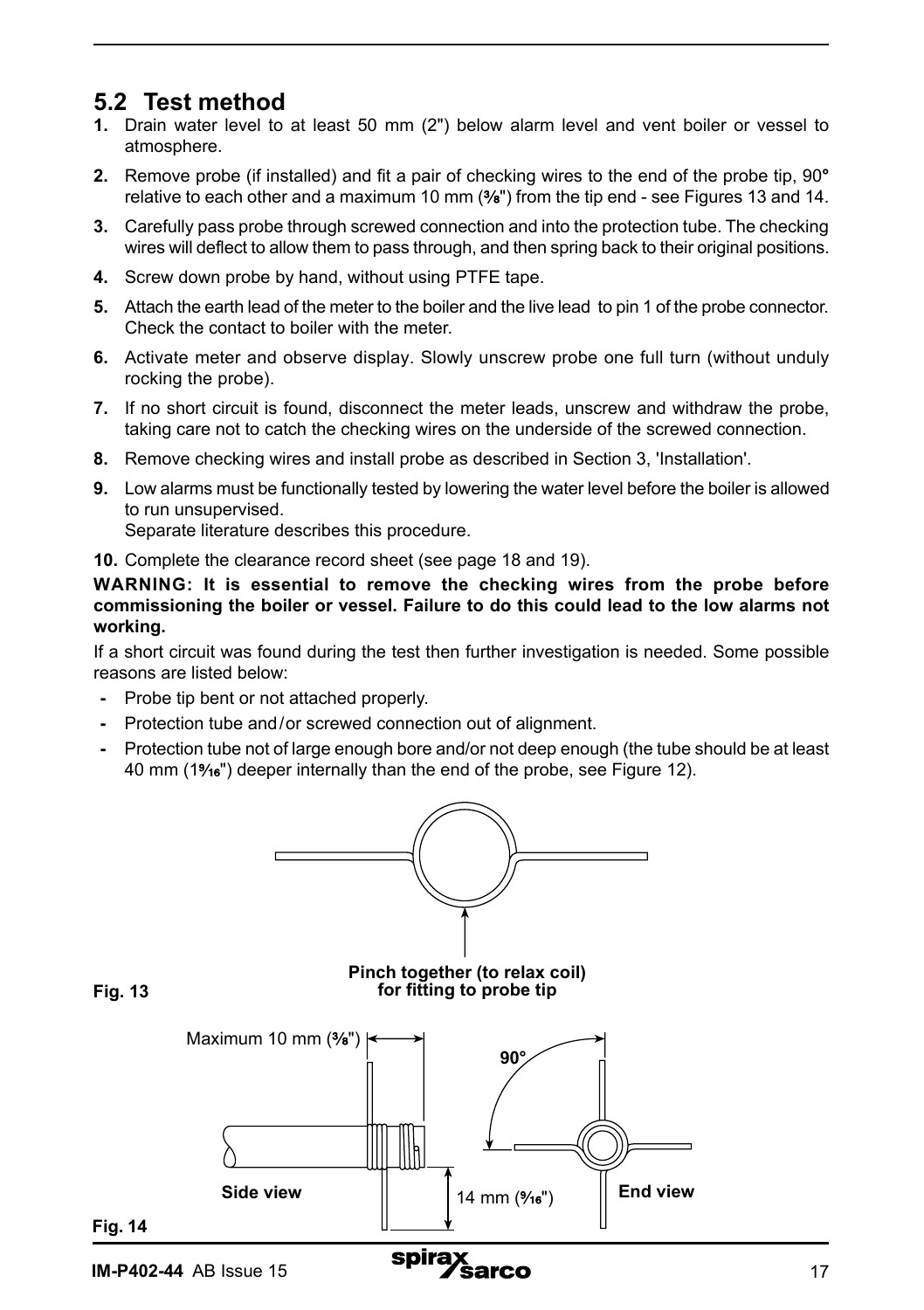# **5.3 Probe clearance record sheet**

We strongly recommend that a record of the probe clearance test is kept, and a sheet is provided for this purpose. This must be completed each time the probe is fitted/refitted.

### **How to complete the sheet:**

- **- Date:** The date the test procedure was carried out.
- **- Reason for test:** Initial installation or annual inspection.
- **- Clearance 14 mm ( "):** A signature in this box signifies the test has been successfully completed, verifying the tip clearance is greater than  $14 \text{ mm}$  (%).
- **-** The (competent) person who did the tests must sign this box.

| Date | Reason for test |
|------|-----------------|
|      |                 |
|      |                 |
|      |                 |
|      |                 |
|      |                 |
|      |                 |
|      |                 |
|      |                 |
|      |                 |
|      |                 |
|      |                 |
|      |                 |
|      |                 |
|      |                 |
|      |                 |
|      |                 |
|      |                 |
|      |                 |

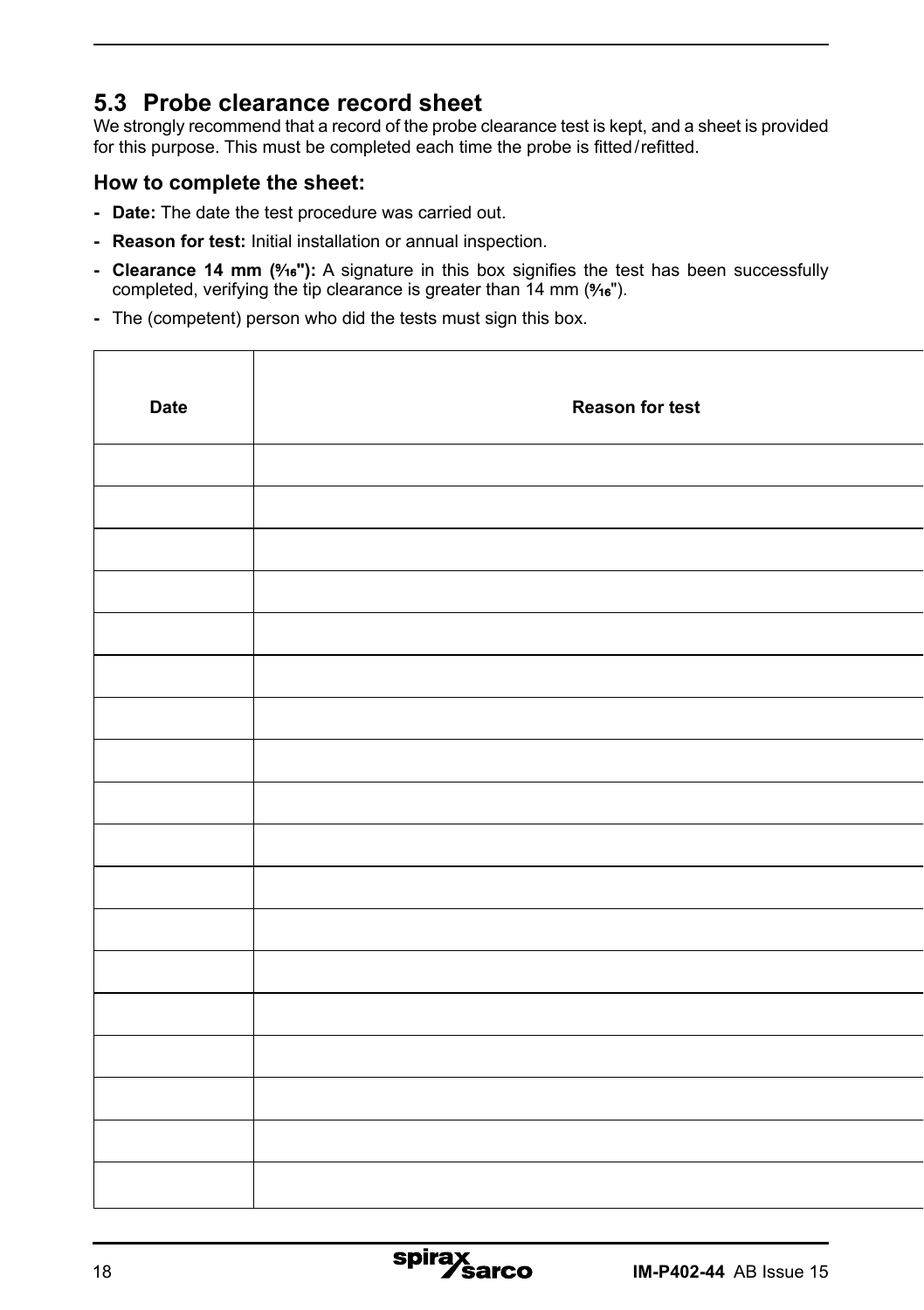- **- WARNING: It is essential to remove the checking wires from the probe before commissioning the boiler or vessel. Failure to do this could stop the low water alarms operating.**
- **-** The person who removes the checking wires must sign the record sheet to verify that this has been completed.
- **- Independent assessor:** It is strongly recommended that an independent person (who might be an Insurance Inspector, for example) verifies:
- **-** That the test has been carried out.
- **-** That the checking wires have been removed.
- **-** That the record sheet has been correctly completed by a competent person.

| Verification Signatures<br>Checking        |         |                         |
|--------------------------------------------|---------|-------------------------|
| Clearance                                  |         |                         |
| $14 \text{ mm } (\frac{9}{16})$<br>or more | wires   | Independent<br>assessor |
|                                            | removed |                         |
|                                            |         |                         |
|                                            |         |                         |
|                                            |         |                         |
|                                            |         |                         |
|                                            |         |                         |
|                                            |         |                         |
|                                            |         |                         |
|                                            |         |                         |
|                                            |         |                         |
|                                            |         |                         |
|                                            |         |                         |
|                                            |         |                         |
|                                            |         |                         |
|                                            |         |                         |
|                                            |         |                         |
|                                            |         |                         |
|                                            |         |                         |
|                                            |         |                         |
|                                            |         |                         |
|                                            |         |                         |
|                                            |         |                         |
|                                            |         |                         |
|                                            |         |                         |
|                                            |         |                         |
|                                            |         |                         |
|                                            |         |                         |
|                                            |         |                         |
|                                            |         |                         |
|                                            |         |                         |
|                                            |         |                         |
|                                            |         |                         |
|                                            |         |                         |
|                                            |         |                         |